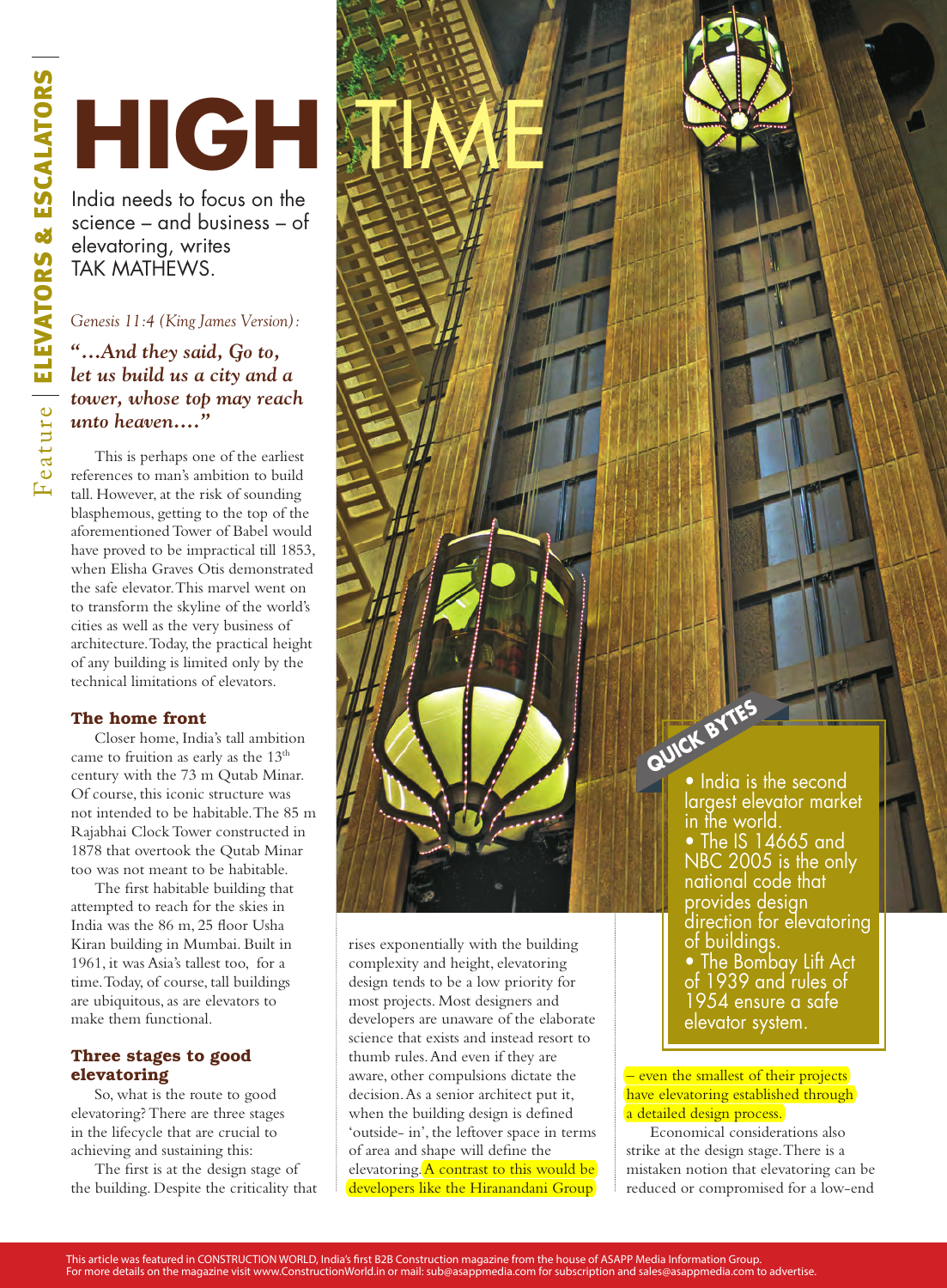building. One needs to remember here that the population (and derived traffic) as well as the distance to be travelled defines base elevatoring requirements. Building height speed is no longer a luxury but a necessity. For instance, even a labourer going to the Middle East for a legal job assignment would travel by an aircraft that travels at a speed similar to the private jet of a business tycoon. Again, a noteworthy exception is the approach adopted by the Saifee Burhani Upliftment Trust, set up to redevelop Mumbai's Bhendi Bazaar area. The minimum quality levels set up for elevatoring of the rehabilitation buildings are far superior to those found in some of the most expensive real estate in India. Even when the designer has accepted good design, it can be blocked by 'value engineering' experts who often forget that value engineering is not to be achieved through value deterioration. As seen from the box, the cost of bad elevatoring negates any cost saving.

The grand old Usha Kiran is equipped with three passenger elevators and two service elevators, which are now being replaced with the latest technology and faster elevators. A comparison of the elevatoring at Usha Kiran vis-à-vis the elevators provided at today's ultra premium and bespoke buildings puts the problem in perspective. In fact, some of these new buildings have elevatoring that make the elevator queues at Nariman Point buildings look bearable.

The second stage in elevatoring would be procurement of material and execution of the elevatoring solution. Procurement policies tend to be driven by the 'L1' (lowest cost) principle. The third stage is after-sales service. It is not uncommon for owners awarding maintenance contracts to other contractors at rates that are 25 per cent or lower than the rates quoted by the original equipment supplier.

The over 50 per cent price advantage without compromising quality defies logic. As John Ruskin has put it, *"The common law of business balance prohibits paying a little and getting a lot – it can't be done."*

Across the world, countries have gone through a learning curve and have experienced the consequences of

## **IMPACT OF BAD ELEVATORING**

#### *Case Study A*



#### *Case Study B*

**Population > 7,000**



*Rated as a SMART building!*